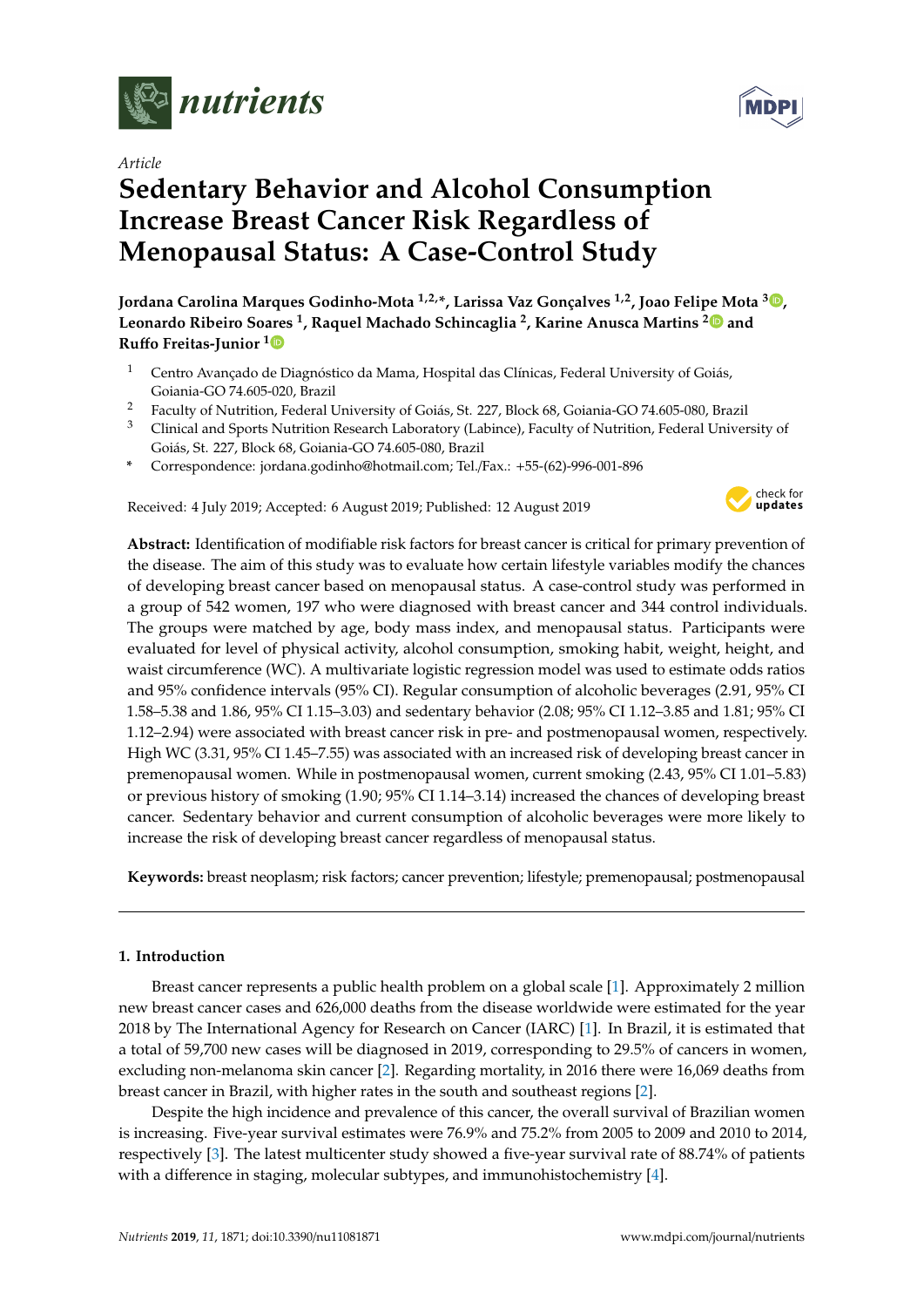Identification of the etiological factors for breast cancer is important for the primary prevention of the disease [\[5,](#page-6-4)[6\]](#page-6-5). Only 10% of breast cancer cases are thought to be hereditary [\[7\]](#page-6-6). There is evidence for a strong association between lifestyle variables and increased breast cancer risk related to menopausal status [\[6](#page-6-5)[,8](#page-6-7)[,9\]](#page-6-8). Lifestyle variables most associated with breast cancer include physical inactivity, alcohol consumption, smoking, abdominal, and total adiposity [\[8](#page-6-7)[–16\]](#page-6-9). However, data currently available in the literature remain inconclusive and are limited by differing sample populations and methodological variations.

In this context, identification of modifiable risk factors may help to elaborate specific strategies for the control and management of breast cancer. The aim of this study was to evaluate the effects of certain lifestyle variables on the chances of developing breast cancer based on menopausal status.

#### **2. Materials and Methods**

#### *2.1. Design and Sample Size*

This case-control study was conducted from August 2014 to January 2018. In total, 542 women were enrolled in the study. There were 197 participants diagnosed with breast cancer and 344 control individuals. Participants were matched by age, body mass index, and menopausal status. A post hoc sample size analysis was performed using G\*Power 3.1.9.2 software (Heinrich Heine Universität, Düsseldorf, Germany). An odds ratio of 1.81 for the variable postmenopausal physical activity was obtained. The proportion of the outcome for the unexposed obtained was 55.56, type I error 0.05, returning a test power (1−β) of 99.9%, and demonstrating that a suitable sample for the analysis was determined. The study was approved by the Ethics Committee of the Federal University of Goias (protocol number 751.387/2014). All study participants received oral and written information about the study and gave their written informed consent to participate in the study.

# *2.2. Selection of Cases and Controls*

Women aged between 30 and 80 years with new primary breast cancer diagnoses were recruited as cases for the study. Breast cancer originating in the breast parenchyma and that had not spread beyond the breast or the lymph nodes under the arm was considered as a primary breast cancer. The participants were evaluated immediately after histological diagnoses and before systemic treatment. Women diagnosed with metastases, cutaneous neoplasms (melanoma and squamous cell carcinoma), lymphomas, ductal carcinoma in situ or with history of other cancers were not eligible for this study.

Healthy participants with similar values for body mass index (BMI), age, and menopausal stage to those in the case group were recruited as control individuals. The criteria used to determine eligibility for the control group were mammography and breasts clinical examination without pathological changes up to one year before recruitment, and absence of a personal history of breast cancer or other malignant neoplasia. The exclusion criteria for both groups were pregnancy, lactation, cognitive impairment, psychiatric illness, limb amputation or loss of mobility that would make it impossible to collect the necessary information.

#### *2.3. Measurements*

A personal interview was conducted by a trained researcher using a structured and standardized questionnaire. Age (full years), first-degree family history of breast cancer, marital status (with or without partner), and level of education attained (grade school, high school—complete/incomplete, and undergraduate degree) were obtained using the questionnaire.

Intensity of physical activity was measured using the short version of the International Questionnaire of Physical Activity (IPAQ) [\[16\]](#page-6-9). Women who reported moderate/vigorous intensity activities achieving a minimum of at least 600 MET-min/week were considered as active, and those who reported less than 600 MET-min/week) were considered as sedentary [\[16\]](#page-6-9).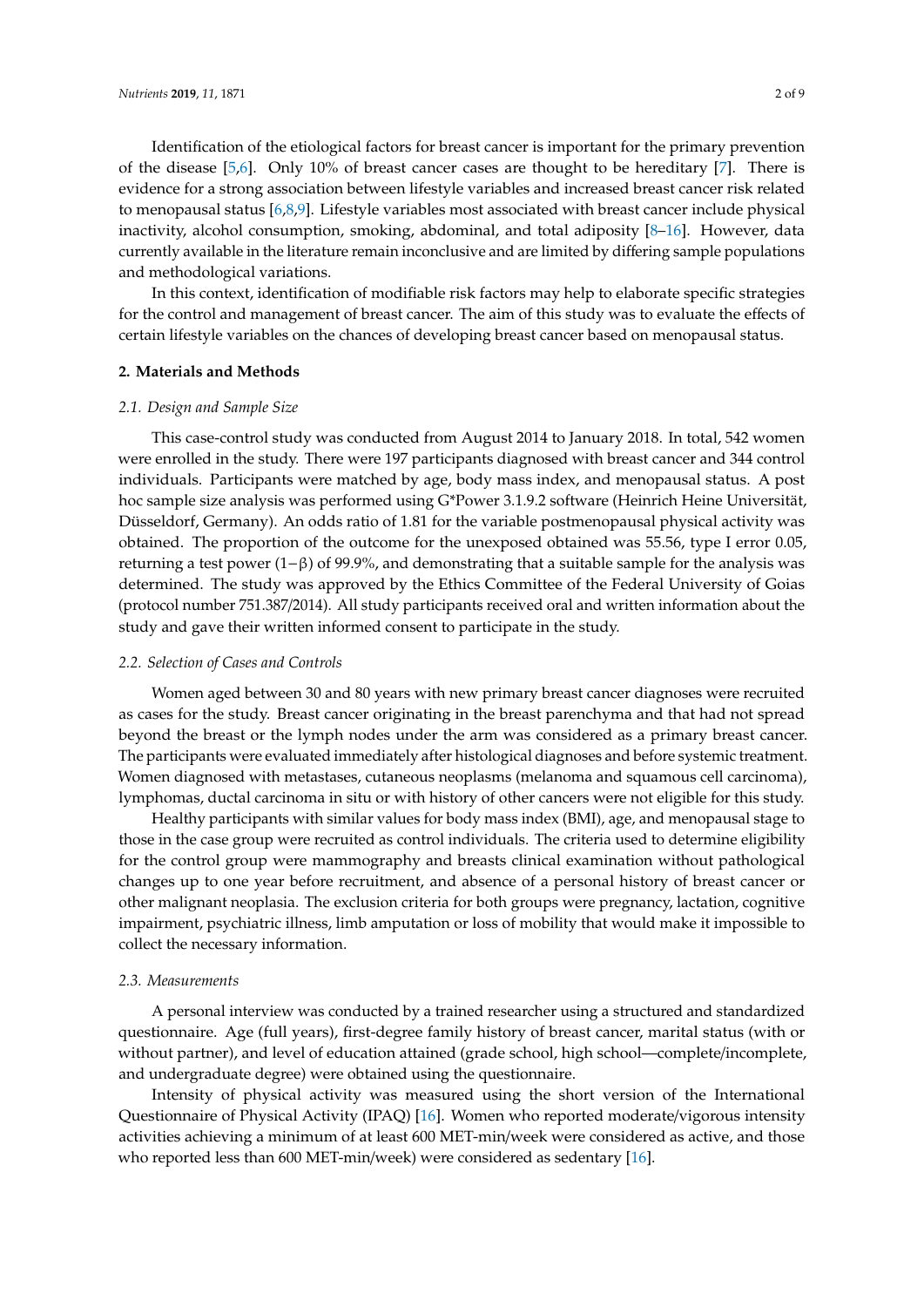Smoking status was determined based on the response to the question, "Do you now or have you ever smoked cigarettes, at least one a day for one year's time?" If the answer was "yes," the participant reported the average number of cigarettes smoked per day [\[17\]](#page-6-10). Consumption of alcoholic drinks was calculated in grams per day according to frequency, quantity, and type of drink mentioned as habitual. Total alcohol intake was considered assuming 12.8 g of ethanol for 360 mL of regular beer, 11.3 g for 360 mL of light beer, 11.0 g for 120 mL of wine, and 14.0 g for 45 mL of liquor [\[18\]](#page-7-0).

To ensure data reliability, measurement techniques recommended by Habicht [\[19\]](#page-7-1) were applied in anthropometric evaluations. A stadiometer accurate to 0.1 cm was used to measure height. Participants were required to wear light clothing for body weight measurements. A digital scale accurate to 0.1 kg and with a capacity of 150 kg was used to evaluate body weight. BMI was calculated using the formula: Weight (kg)/height (m)<sup>2</sup> [\[20\]](#page-7-2). WC was measured on undressed participants with an inelastic tape placed at the midpoint between the anterior superior iliac crest and the last rib [\[21\]](#page-7-3), and classified as normal (<80 cm) or elevated ( $\geq$ 80 cm) [\[22\]](#page-7-4).

### *2.4. Quality Control*

All interviewers and kinanthropometrists were previously trained and standardized in a pilot study to ensure data quality. In addition, study data were checked on three occasions; by the interviewer, by the study coordinator, and at the moment of database entry.

#### *2.5. Statistical Analysis*

Data were processed under the double entry method using Excel software 10.0 (version 2013, Microsoft Corporation, Redmond, WA, USA) and consistency was verified by Epi-Info™ 2014 software (version 7.1.5, Centers for Disease Control and Prevention, Atlanta, GA, USA). Statistical analysis was performed using STATA<sup>®</sup> software (version 14.0, StataCorp, College Station, TX, USA). The Shapiro–Wilk test was used to test normality and the Mann–Whitney test was used to compare groups. Data were reported as mean  $\pm$  standard deviation.

Categorical variables were expressed in absolute and relative frequencies. The Pearson's chi square test or Fisher's exact two-tailed test were used to assess the degree of homogeneity or comparability between groups. Odds ratios and 95% confidence interval (95% CI) for developing breast cancer based on menopausal status were calculated. Binary logistic regression and multiple logistic regression calculations were performed using the backward method  $(p < 0.20)$  and adjusted by BMI according to the automatic selection of the statistical program. The data were expressed in the form of a Forest Plot. The level of significance used for all tests was 5%.

## **3. Results**

Demographic characteristics are shown in Table [1.](#page-3-0) In postmenopausal women, the control group had a higher percentage of women with a completed undergraduate degree than the case group. No differences were observed based on age and marital status between both groups. Family history of breast cancer did not differ in pre- (cases: 10.0% vs. controls: 12.8%; *p* = 0.541) and postmenopausal stages (cases: 10.3% vs. controls: 10.4%; *p* = 0.930).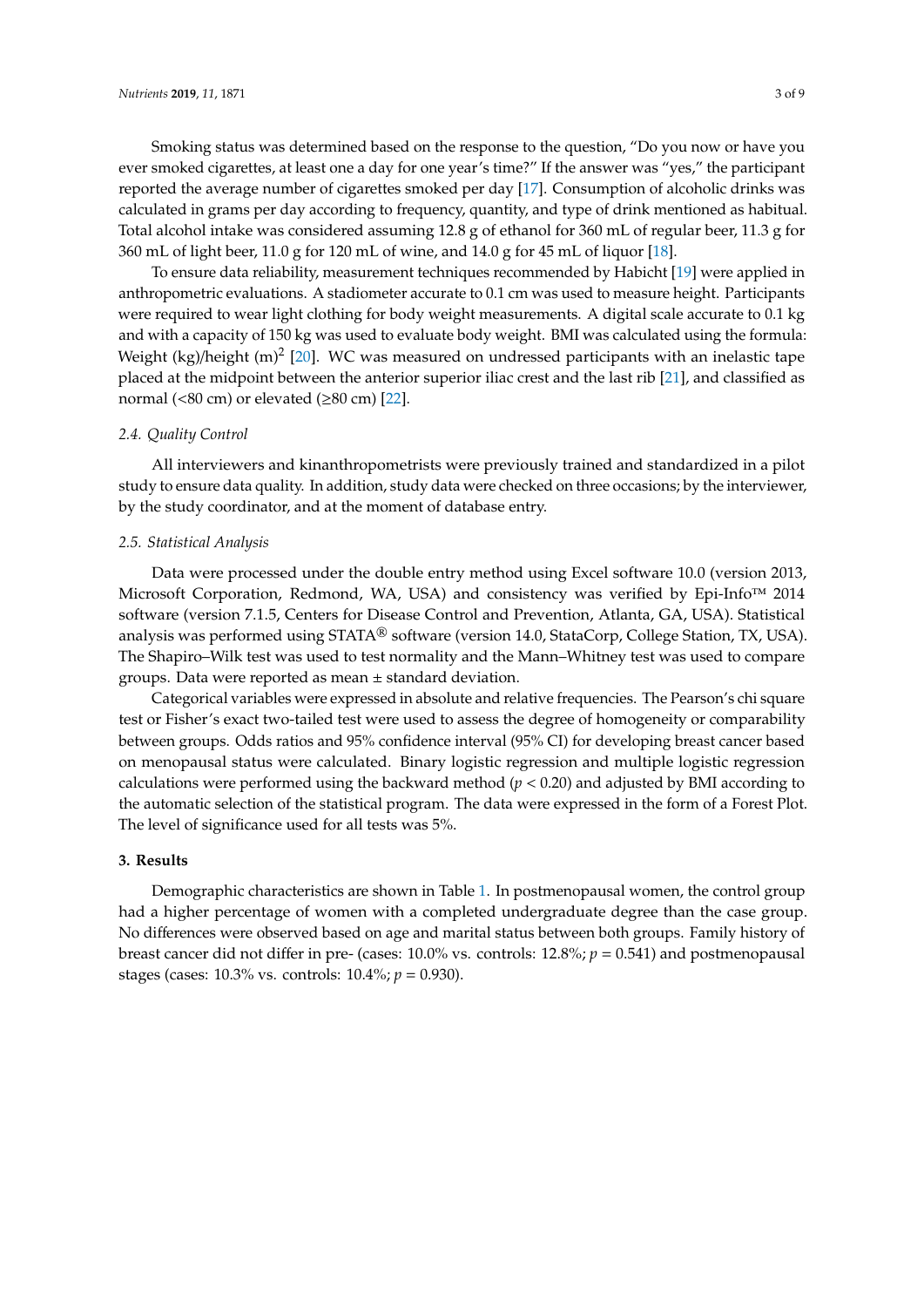|                                     | Premenopausal 213 (39.37) |                  |                 | Postmenopausal 328 (60.63) |                  |             |  |
|-------------------------------------|---------------------------|------------------|-----------------|----------------------------|------------------|-------------|--|
|                                     | Controls<br>Cases         |                  | <i>p</i> -Value | Cases                      | Controls         | $p$ -Value  |  |
|                                     | 80 (37.56)                | 133 (62.44)      |                 | 117 (35.67)                | 211 (64.33)      |             |  |
| Age (years)                         | $41.84 \pm 6.62$          | $41.41 \pm 7.01$ | 0.488           | $59.21 \pm 8.78$           | $58.77 \pm 8.22$ | 0.722       |  |
| Marital status                      |                           |                  | 0.594           |                            |                  | 0.184       |  |
| With partner                        | 54 (67.50)                | 85 (63.91)       |                 | 61(52.14)                  | 126 (59.72)      |             |  |
| Without partner                     | 26(32.50)                 | 48 (36.09)       |                 | 56 (47.86)                 | 85 (40.28)       |             |  |
| Schooling                           |                           |                  | $0.328*$        |                            |                  | $< 0.001$ * |  |
| Grade school                        | 5(6.33)                   | 3(2.34)          |                 | 14 (12.73)                 | 10(5.03)         |             |  |
| Incomplete high school              | 9(11.39)                  | 13(10.16)        |                 | 44 (40.00)                 | 49 (24.62)       |             |  |
| High school and<br>undergrad course | 65 (82.28)                | 112 (87.50)      |                 | 52 (47.27)                 | 140 (70.35)      |             |  |

<span id="page-3-0"></span>

|  |  |  | Table 1. Demographic and economic characteristics among participants according to menopausal status. |
|--|--|--|------------------------------------------------------------------------------------------------------|
|  |  |  |                                                                                                      |

Values presented in absolute (*n*) and relative (%) frequencies or mean ± standard deviation. *p*-value–Pearson's Chi-square test (\* Fisher's exact two-tailed test or Mann–Whitney test). Significance level of 5%.

Considering the variables associated with lifestyle, women in the case group were mostly sedentary and reported higher consumption of cigarettes and alcoholic beverages, regardless of menopausal status (Table [2\)](#page-3-1). In premenopausal status, the control group had an average higher body weight compared to case group ( $p = 0.03$ , Table [3\)](#page-3-2).

**Table 2.** Lifestyle characteristics among participants according to menopausal status.

<span id="page-3-1"></span>

|                                      |                  | Premenopausal 213 (39.37) |                 | Postmenopausal 328 (60.63) |                 |                 |  |
|--------------------------------------|------------------|---------------------------|-----------------|----------------------------|-----------------|-----------------|--|
|                                      | Cases            | Controls                  | <i>p</i> -Value | Cases                      | Controls        | <i>p</i> -Value |  |
|                                      | 80 (37.56)       | 133 (62.44)               |                 | 117 (35.67)                | 211 (64.33)     |                 |  |
| Physical activity level *            |                  |                           | 0.011           |                            |                 | 0.021           |  |
| Active                               | 29(36.25)        | 73 (54.89)                |                 | 52 (44.44)                 | 123 (58.29)     |                 |  |
| Sedentary                            | 51 (63.75)       | 60 (45.11)                |                 | 65 (55.56)                 | 88 (41.71)      |                 |  |
| Cigarette consumption<br>(units/day) | $16.18 \pm 9.99$ | $8.72 + 4.90$             | < 0.005         | $17.59 + 12.48$            | $9.22 + 6.31$   | < 0.001         |  |
| Smoking habit*                       |                  |                           | 0.271           |                            |                 | 0.005           |  |
| Never smoker                         | 58 (72.50)       | 108 (81.20)               |                 | 57 (48.72)                 | 141 (66.82)     |                 |  |
| Smoker                               | 6(7.50)          | 5(3.76)                   |                 | 12 (10.26)                 | 12(5.69)        |                 |  |
| Ex-smoker                            | 16(20.00)        | 20 (15.04)                |                 | 48 (41.03)                 | 58 (27.49)      |                 |  |
| Ethanol consumption<br>(g/day)       | $1.59 \pm 1.04$  | $0.82 \pm 0.35$           | < 0.001         | $1.44 + 0.76$              | $0.90 \pm 0.39$ | < 0.001         |  |
| Alcoholic habit *                    |                  |                           | 0.001           |                            |                 | 0.016           |  |
| Not                                  | 33 (41.25)       | 86 (64.66)                |                 | 65 (55.56)                 | 146 (69.19)     |                 |  |
| Yes                                  | 47 (58.75)       | 47 (35.34)                |                 | 52 (44.44)                 | 65 (30.81)      |                 |  |

<span id="page-3-2"></span>Values presented in absolute (*n*) and relative (%) or mean ± standard deviation frequencies. *p*-value–Pearson's chi-square test (\* Fisher's exact two-tailed test or Mann–Whitney test). Significance level of 5%.

|  |  | <b>Table 3.</b> Anthropometric characteristics among participants according to menopausal status. |  |  |  |  |
|--|--|---------------------------------------------------------------------------------------------------|--|--|--|--|
|  |  |                                                                                                   |  |  |  |  |

|                                       | Premenopausal 213 (39.37)<br>Controls<br><i>p</i> -Value<br>Cases |                 |      | Postmenopausal 328 (60.63) |                   |                 |  |
|---------------------------------------|-------------------------------------------------------------------|-----------------|------|----------------------------|-------------------|-----------------|--|
|                                       |                                                                   |                 |      | Cases                      | Controls          | <i>p</i> -Value |  |
|                                       | 80 (37.56)                                                        | 133 (62.44)     |      | 117 (35.67)                | 211 (64.33)       |                 |  |
| Height (meters)                       | $1.58 \pm 0.06$                                                   | $1.60 + 0.06$   | 0.19 | $1.55 + 0.06$              | $1.57 \pm 0.06$   | 0.07            |  |
| Body weight (kg)                      | $66.01 \pm 12.85$                                                 | $69.66 + 13.84$ | 0.04 | $68.37 \pm 13.61$          | $68.51 + 13.14$   | 0.78            |  |
| <b>BMI</b>                            | $26.26 + 4.73$                                                    | $27.21 + 5.34$  | 0.19 | $28.28 + 5.62$             | $28.02 + 5.09$    | 0.96            |  |
| Normal weight *                       | 0                                                                 | 1(0.75)         | 0.06 | 2(1.71)                    | 3(1.42)           | 0.74            |  |
| Overweight                            | 40(50.00)                                                         | 85 (63.91)      |      | 79 (67.52)                 | 151 (71.56)       |                 |  |
| Obesity                               | 40(50.00)                                                         | 47 (35.34)      |      | 36 (30.77)                 | 57 (27.01)        |                 |  |
| Waist circumference                   | $87.61 \pm 11.79$                                                 | $87.75 + 12.79$ | 0.97 | $93.33 \pm 12.08$          | $91.73 \pm 12.66$ | 0.39            |  |
| Low risk $(< 80 cm)^*$                | 16 (20.78)                                                        | 41 (32.54)      | 0.07 | 12(10.91)                  | 31(15.05)         | 0.31            |  |
| Increased risk $(\geq 80 \text{ cm})$ | 61(79.22)                                                         | 85 (67.46)      |      | 98 (89.09)                 | 175 (84.95)       |                 |  |

Values presented in absolute (*n*) and relative (%) or mean ± standard deviation frequencies. *p*-value–(\* Fisher's exact two-tailed test; or Mann–Whitney test). Significance level of 5%.

After multiple logical regression analyses, sedentary behavior and regular consumption of alcoholic beverages were found to be risk factors for breast cancer regardless of menopausal status (Figures [1](#page-4-0) and [2\)](#page-4-1). In addition, elevated WC increased the risk of breast cancer in premenopausal women (3.31; CI 1.45–7.55, *p* = 0.005; Figure [1\)](#page-4-0). On the other hand, current smoking (2.43, CI 1.01–5.83,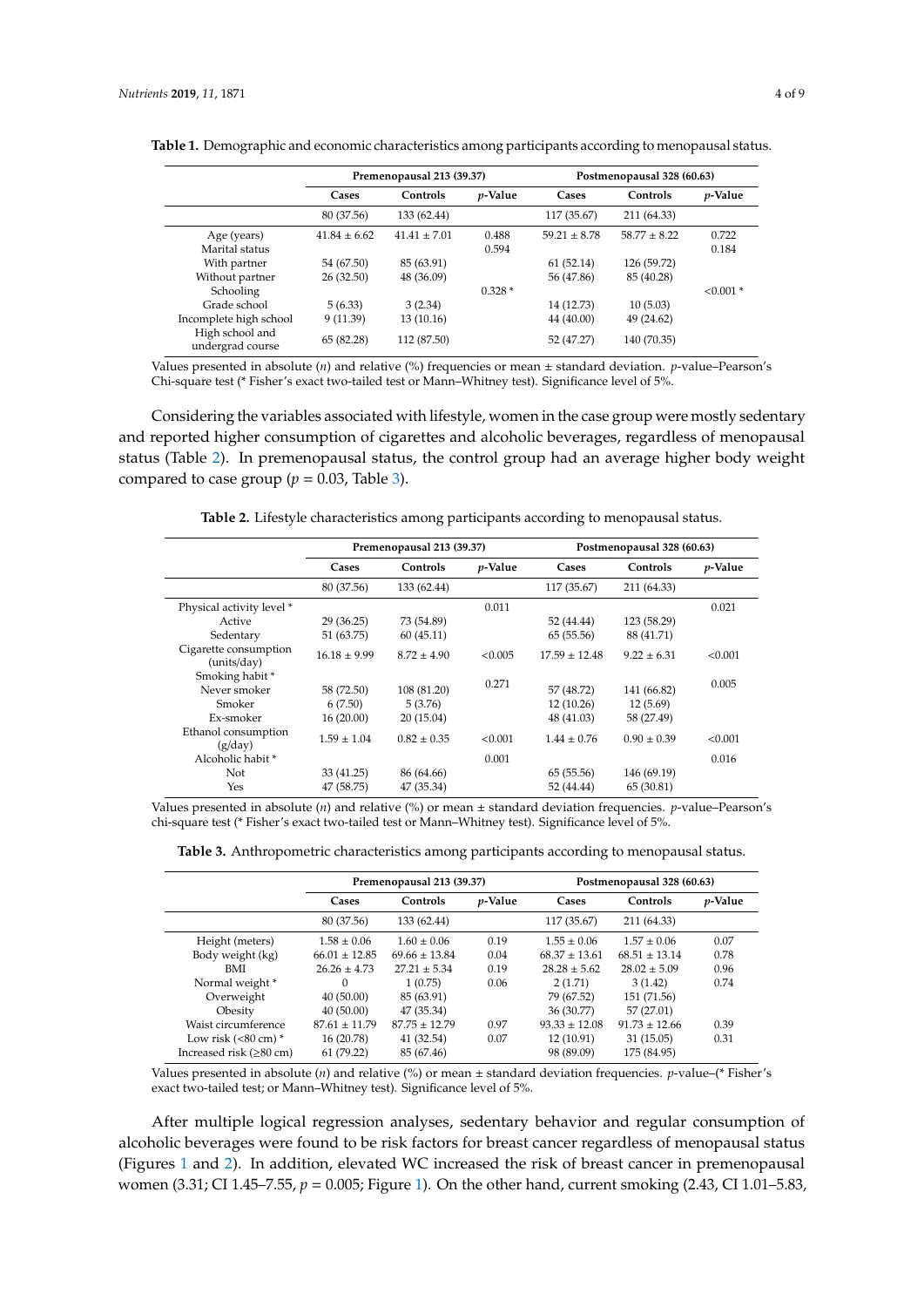$p = 0.03$  or a previous history of smoking (1.90, CI 1.14–3.14,  $p = 0.006$ ) increased the risk of breast cancer in postmenopausal women (Figure [2\)](#page-4-1).  $\frac{1}{2}$ ,  $\frac{1}{2}$ ,  $\frac{1}{2}$ ,  $\frac{1}{2}$ ,  $\frac{1}{2}$ ,  $\frac{1}{2}$ ,  $\frac{1}{2}$ ,  $\frac{1}{2}$ ,  $\frac{1}{2}$ ,  $\frac{1}{2}$ ,  $\frac{1}{2}$ ,  $\frac{1}{2}$ ,  $\frac{1}{2}$ ,  $\frac{1}{2}$ ,  $\frac{1}{2}$ ,  $\frac{1}{2}$ ,  $\frac{1}{2}$ ,  $\frac{1}{2}$ ,  $\frac{1}{2}$ ,  $\frac{1}{2}$ , *Nutrients* **2019**, *11*, x FOR PEER REVIEW 5 of 9

<span id="page-4-0"></span>

Figure 1. Association of lifestyle behavior and breast cancer risk in women according to premenopausal status. premenopausal status. premenopausal status.

<span id="page-4-1"></span>

Figure 2. Association of lifestyle behavior and breast cancer risk in women according to postmenopausal status. postmenopausal status. postmenopausal status.

# **4. Discussion 4. Discussion 4. Discussion**

Our results provide a more comprehensive view of the relationship between lifestyle variables and breast cancer when menopausal status is considered. A sedentary lifestyle and regular consumption of breast cancer when menopausal status is considered. A sedentary lifestyle and regular consumption of<br>alcoholic beverages both increased the risk of developing breast cancer, regardless of menopausal status. In addition, abdominal adiposity was associated with a 3.3-fold increase in the risk of developing In addition, abdominal adiposity was associated with a 3.3-fold increase in the risk of developing<br>breast cancer in premenopausal women. For postmenopausal women, a current or past history of smoking increased the risk of developing breast cancer.

Epidemiological studies have reported a consistent association between the regular consumption of alcoholic beverages and the development of bre[ast](#page-7-5) [can](#page-7-6)cer [23,24]. Following the re-analysis of individual data from 53 epidemiological studies which associated breast neoplasia with daily consumption of 10 g of et[han](#page-7-7)ol [25], a meta-analysis found sufficient evidence that even light alcohol consumption of 10 g of ethanol [25], a meta-analysis found sufficient evidence that even light alcohol<br>consumption can significantly incre[ase](#page-7-8) disease risk [26]. Possible mechanisms for this link include high concentrations of bioactive free estrogen and androgens, a pro-inflammatory environment, and presence of plasma insulin-like growth factors which promote tum[or](#page-6-5) [pro](#page-7-8)gression [6,26].

Our study reinforces that lifestyle variables have different associations with breast cancer risk based on menopausal status [6,8,11,13,15,27,28]. To our knowledge, this is the first study to carry out an investigation into the effects of lifestyle variables on breast cancer risk based on the menopausal status in investigation into the effects of lifestyle variables on breast cancer risk based on the menopausal status in<br>Brazilian women. This will allow for greater nationwide awareness about effects of these relationships on the health status of women. Prospective and population-based studies have demonstrated a on the health status of women. Prospective and population-based stu[dies](#page-7-9) have demonstrated a<br>direct relationship between a sedentary lifestyle and the risk of developing breast cancer [\[23,](#page-7-5)27[,29](#page-7-11)[,30\]](#page-7-12). However, this correlation may vary with age, menopausal status, and tumor biology [23,27–35]. In this study, the association was strongly inversed for both menopausal status and age. study, the association was strongly inversed for both menopausal status and age.

The biological mechanisms by which physical activity may reduce the risk of breast cancer The biological mechanisms by which physical activity may reduce the risk of breast cancer development remain uncertain [\[23,](#page-7-5)[27,](#page-7-9)[29,](#page-7-11)[30\]](#page-7-12). However, these mechanisms are probably associated with tenance or reduction of body weight, abdominal adiposity, serum estrogen levels, and insulin maintenance or reduction of body weight, abdominal adiposity, serum estrogen levels, and insulin<br>resistance [\[23](#page-7-5)[,32](#page-7-14)[–34\]](#page-7-15). In addition, sedentary behavior combined with other unhealthy habits such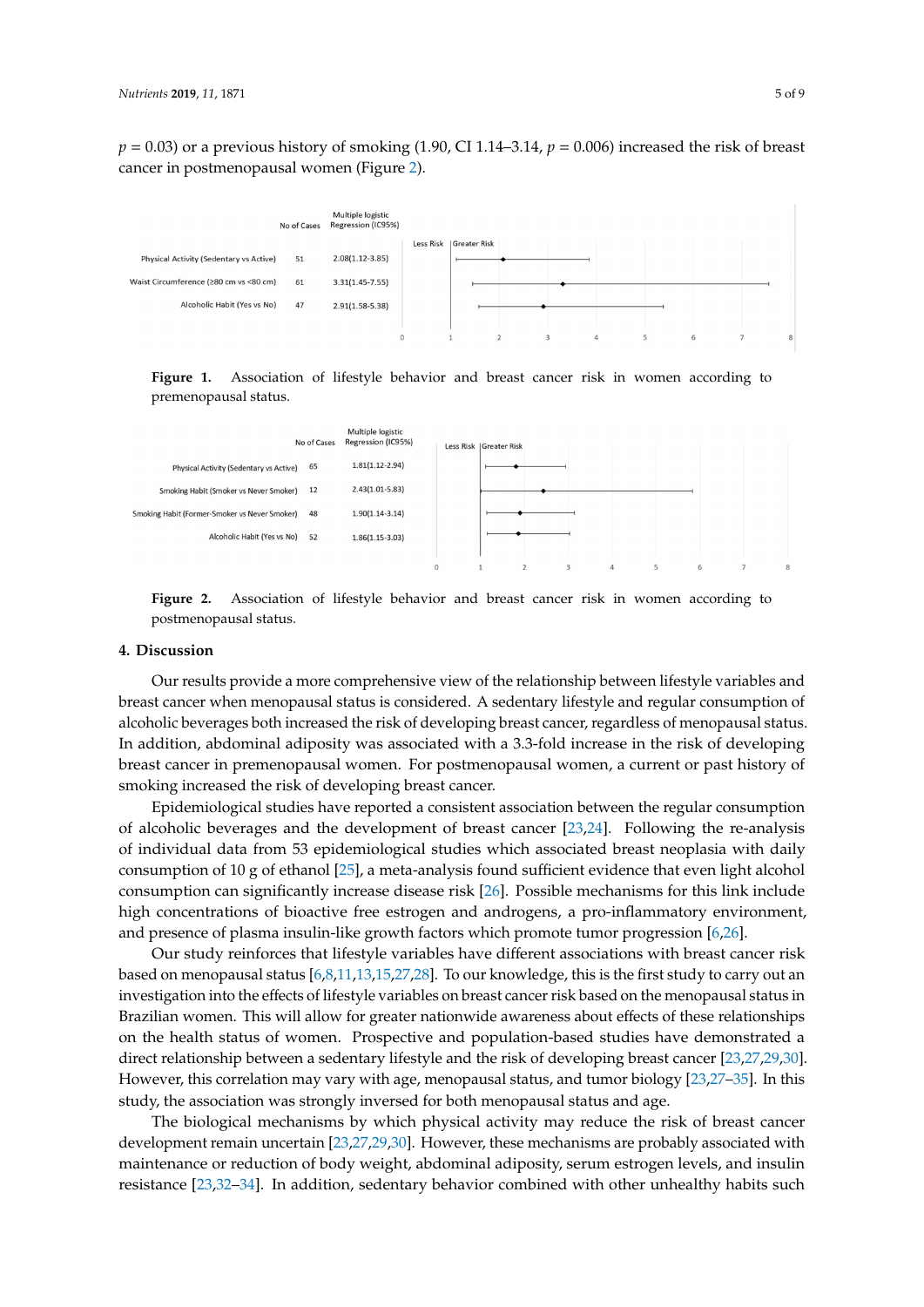as smoking, high consumption of alcohol and saturated fatty acids may increase the risk for breast neoplasia [\[10](#page-6-14)[,23,](#page-7-5)[36\]](#page-7-16).

In this study, WC was observed as a predictor for developing breast cancer in premenopausal women, regardless of BMI. Our findings confirm that the relationship between obesity and breast cancer is complex and shows divergence between ethnic groups [\[37\]](#page-7-17). After adjusting for BMI, WC became the most important adiposity marker in premenopausal women with breast cancer [\[38–](#page-8-0)[40\]](#page-8-1). This may be explained by the relationship between central adiposity and high concentrations of cytokines, insulin, insulin-like growth factor 1 (IGF-1) [\[37\]](#page-7-17), estradiol, and sex hormone binding globulin in premenopausal women [\[41\]](#page-8-2).

Although smoking is considered an important risk factor for various types of cancer according to the International Agency for Research, its effects on breast cancer risk remain inconclusive [\[42\]](#page-8-3). However, recent studies found a positive association between smoking habits and breast cancer risk, which is consistent with our study [\[43](#page-8-4)[,44\]](#page-8-5). Tobacco contains different chemical compounds which may contribute to carcinogenesis through various pathways, including induction of mutations, increased inflammation and oxidative stress, and epigenetic mechanisms [\[45\]](#page-8-6). It is suggested that over time these pro-inflammatory effects supersede those of anti-estrogens that mitigate breast cancer risk [\[46\]](#page-8-7).

In a study conducted on a cohort of women from 17 countries in North and Latin America, Europe, and Asia, authors observed a 1.33-fold increase in the risk of developing breast cancer in smokers compared to non-smokers, without accounting for differences in the type of tumor and age of diagnosis [\[47\]](#page-8-8). Recent findings also indicate that the positive correlation increases with a greater number of cigarettes consumed per day and higher exposure time [\[47](#page-8-8)[,48\]](#page-8-9). We found that smoking was associated with breast cancer only in the postmenopausal period, which may be explained by longer duration of exposure.

Some potential limitations of our study were the case-control study design, the assessment of physical activity level using a questionnaire, and the absence of food consumption analysis. In addition, Jewish ancestry, breast density, and radiation exposure from computed tomography were not evaluated, which could influence the results. Several studies have reported higher rates of breast cancer 1 and 2 (BRCA1 and 2) gene mutations in Ashkenazi Jewish women [\[49](#page-8-10)[,50\]](#page-8-11). However, Ashkenazi women living in Brazilian cities showed a relatively lower than expected breast cancer mortality pattern [\[51\]](#page-8-12). The authors raised the hypothesis that germ mutations may be modulated by some environmental factors that perhaps could act as protective factors, delaying the mutation expression [\[51\]](#page-8-12). On the other hand, high breast density is considered a risk factor for breast cancer and have a synergistic interaction with overweight [\[52\]](#page-8-13).

Our study concluded that a sedentary lifestyle and regular consumption of alcoholic beverages were considered risk factors for breast cancer in women, regardless of menopausal status. In addition, increased abdominal adiposity and smoking posed a risk for premenopausal and premenopausal breast cancer, respectively.

**Author Contributions:** Conceptualization, J.C.M.G.-M. and R.F.-J.; methodology, J.C.M.G.-M., L.V.G., K.A.M., J.F.M., R.M.S., R.F.-J. and L.R.S.; formal analysis, J.C.M.G.-M., L.R.S. and R.M.S.; investigation, J.C.M.G.-M., L.V.G. and L.R.S.; data curation, J.C.M.G.-M., L.V.G., L.R.S. and R.M.S.; writing—original draft preparation, J.C.M.G.-M., L.V.G. and R.M.S.; writing—review and editing, J.C.M.G.-M., L.V.G., K.A.M., J.F.M., R.M.S., R.F.-J. and L.R.S. All authors approved the final version.

**Acknowledgments:** We thank all of the research group on Nutrition and Breast Cancer of the Faculty of Nutrition of the Federal University of Goiás, especially the students who assisted in all stages of the study. In addition, we emphasize the importance of care with patients, by the CORA team. All those who directly or indirectly strengthen actions for the health of Brazilian women.

**Conflicts of Interest:** The authors declare no conflict of interest.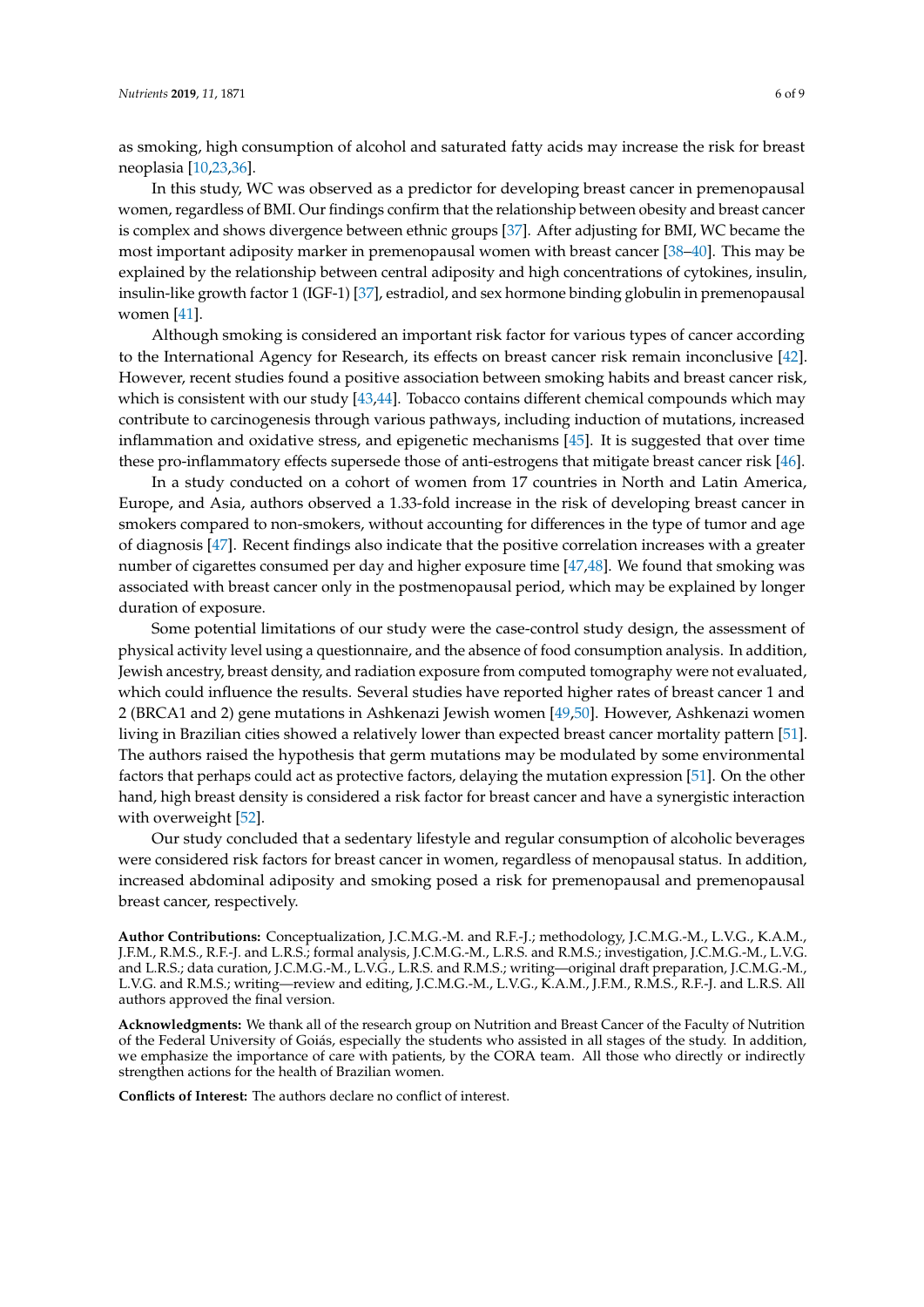# **References**

- <span id="page-6-0"></span>1. Bray, F.; Ferlay, J.; Soerjomataram, I.; Siegel, R.L.; Torre, L.A.; Jemal, A. Global cancer statistics 2018: GLOBOCAN estimates of incidence and mortality worldwide for 36 cancers in 185 countries. *CA Cancer J. Clin.* **2018**, *68*, 394–424. [\[CrossRef\]](http://dx.doi.org/10.3322/caac.21492) [\[PubMed\]](http://www.ncbi.nlm.nih.gov/pubmed/30207593)
- <span id="page-6-1"></span>2. Instituto Nacional de Cancer José Alencar Gomes da Silva (INCA). *Estimate 2018: Cancer Incidence in Brazil*; INCA: Rio de Janeiro (RJ), Brazil, 2017.
- <span id="page-6-2"></span>3. Allemani, C.; Matsuda, T.; Di Carlo, V.; Harewood, R.; Matz, M.; Nikšić, M.; Bonaventure, A.; Valkov, M.; Johnson, C.J.; Estève, J.; et al. CONCORD Working Group. Global surveillance of trends in cancer survival 2000-14 (CONCORD-3): Analysis of individual records for 37 513 025 patients diagnosed with one of 18 cancers from 322 population-based registries in 71 countries. *Lancet* **2018**, *391*, 1023–1075. [\[CrossRef\]](http://dx.doi.org/10.1016/S0140-6736(17)33326-3)
- <span id="page-6-3"></span>4. Simon, S.D.; Bines, J.; Werutsky, G.; Nunes, J.S.; Pacheco, F.C.; Segalla, J.G.; Gomes, A.J.S.; Adam, V.E.B.; Gimenes, D.L.; Crocamo, S.; et al. Characteristics and prognosis of stage I-III breast cancer subtypes in Brazil: The AMAZONA retrospective cohort study. *Breast* **2019**, *44*, 113–119. [\[CrossRef\]](http://dx.doi.org/10.1016/j.breast.2019.01.008) [\[PubMed\]](http://www.ncbi.nlm.nih.gov/pubmed/30738289)
- <span id="page-6-4"></span>5. Kolak, A.; Kamińska, M.; Sygit, K.; Budny, A.; Surdyka, D.; Kukiełka-Budny, B.; Burdan, F. Primary and secondary prevention of breast cancer. *Ann. Agric. Environ. Med.* **2017**, *24*, 549–553. [\[CrossRef\]](http://dx.doi.org/10.26444/aaem/75943) [\[PubMed\]](http://www.ncbi.nlm.nih.gov/pubmed/29284222)
- <span id="page-6-5"></span>6. McKenzie, F.; Ferrari, P.; Freisling, H.; Chajès, V.; Rinaldi, S.; de Batlle, J.; Dahm, C.C.; Overvad, K.; Baglietto, L.; Dartois, L.; et al. Healthy lifestyle and risk of breast cancer among postmenopausal women in the European Prospective Investigation into Cancer and Nutrition cohort study. *Int. J. Cancer* **2015**, *136*, 2640–2648. [\[CrossRef\]](http://dx.doi.org/10.1002/ijc.29315) [\[PubMed\]](http://www.ncbi.nlm.nih.gov/pubmed/25379993)
- <span id="page-6-6"></span>7. Couch, F.J.; Shimelis, H.; Hu, C.; Hart, S.N.; Polley, E.C.; Na, J.; Hallberg, E.; Moore, R.; Thomas, A.; Lilyquist, J.; et al. Associations Between Cancer Predisposition Testing Panel Genes and Breast Cancer. *JAMA Oncol.* **2017**, *3*, 1190–1196. [\[CrossRef\]](http://dx.doi.org/10.1001/jamaoncol.2017.0424) [\[PubMed\]](http://www.ncbi.nlm.nih.gov/pubmed/28418444)
- <span id="page-6-7"></span>8. Tamimi, R.M.; Spiegelman, D.; Smith-Warner, S.A.; Wang, M.; Pazaris, M.; Willett, W.C.; Eliassen, A.H.; Hunter, D.J. Population Attributable Risk of Modifiable and Nonmodifiable Breast Cancer Risk Factors in Postmenopausal Breast Cancer. *Am. J. Epidemiol.* **2016**, *184*, 884–893. [\[CrossRef\]](http://dx.doi.org/10.1093/aje/kww145) [\[PubMed\]](http://www.ncbi.nlm.nih.gov/pubmed/27923781)
- <span id="page-6-8"></span>9. Godinho-Mota, J.C.M.; Martins, K.A.; Vaz-Gonçalves, L.; Mota, J.F.; Soares, L.R.; Freitas-Junior, R. Visceral adiposity increases the risk of breast cancer: A case-control study. *Nutr. Hosp.* **2018**, *35*, 576–581. [\[PubMed\]](http://www.ncbi.nlm.nih.gov/pubmed/29974765)
- <span id="page-6-14"></span>10. Arthur, R.; Wassertheil-Smoller, S.; Manson, J.E.; Luo, J.; Snetselaar, L.; Hastert, T.; Caan, B.; Qi, L.; Rohan, T. The Combined Association of Modifiable Risk Factors with Breast Cancer Risk in the Women's Health Initiative. *Cancer Prev. Res. (Phila)* **2018**, *11*, 317–326. [\[CrossRef\]](http://dx.doi.org/10.1158/1940-6207.CAPR-17-0347)
- <span id="page-6-11"></span>11. Godinho-Mota, J.C.M.; Gonçalves, L.V.; Soares, L.R.; Mota, J.F.; Martins, K.A.; Freitas-Junior, I.; Freitas-Junior, R. Abdominal Adiposity and Physical Inactivity Are Positively Associated with Breast Cancer: A Case-Control Study. *BioMed Res. Int.* **2018**, *2018*, 4783710. [\[CrossRef\]](http://dx.doi.org/10.1155/2018/4783710)
- 12. Picon-Ruiz, M.; Morata-Tarifa, C.; Valle-Goffin, J.J.; Friedman, E.R.; Slingerland, J.M. Obesity and adverse breast cancer risk and outcome: Mechanistic insights and strategies for intervention. *CA Cancer J. Clin.* **2017**, *67*, 378–397. [\[CrossRef\]](http://dx.doi.org/10.3322/caac.21405) [\[PubMed\]](http://www.ncbi.nlm.nih.gov/pubmed/28763097)
- <span id="page-6-12"></span>13. Inumaru, L.E.; Irineu Gomes Duarte Quintanilha, M.; Aparecida da Silveira, É.; Veloso Naves, M.M. Risk and protective factors for breast cancer in Midwest of Brazil. *J. Environ. Public Health* **2012**, *2012*, 356851. [\[CrossRef\]](http://dx.doi.org/10.1155/2012/356851) [\[PubMed\]](http://www.ncbi.nlm.nih.gov/pubmed/22675372)
- 14. Winters, S.; Martin, C.; Murphy, D.; Shokar, N.K. Breast Cancer Epidemiology, Prevention, and Screening. *Prog. Mol. Biol. Transl. Sci.* **2017**, *151*, 1–32. [\[PubMed\]](http://www.ncbi.nlm.nih.gov/pubmed/29096890)
- <span id="page-6-13"></span>15. Morales, L.; Alvarez-Garriga, C.; Matta, J.; Ortiz, C.; Vergne, Y.; Vargas, W.; Acosta, H.; Ramírez, J.; Perez-Mayoral, J.; Bayona, M. Factors associated with breast cancer in Puerto Rican women. *J. Epidemiol. Glob. Health* **2013**, *3*, 205–215. [\[CrossRef\]](http://dx.doi.org/10.1016/j.jegh.2013.08.003) [\[PubMed\]](http://www.ncbi.nlm.nih.gov/pubmed/24206792)
- <span id="page-6-9"></span>16. Craig, C.L.; Marshall, A.L.; Sjöström, M.; Bauman, A.E.; Booth, M.L.; Ainsworth, B.E.; Pratt, M.; Ekelund, U.; Yngve, A.; Sallis, J.F.; et al. International physical activity questionnaire: 12-country reliability and validity. *Med. Sci. Sports Exerc.* **2003**, *35*, 1381–1395. [\[CrossRef\]](http://dx.doi.org/10.1249/01.MSS.0000078924.61453.FB) [\[PubMed\]](http://www.ncbi.nlm.nih.gov/pubmed/12900694)
- <span id="page-6-10"></span>17. Gaudet, M.M.; Gapstur, S.M.; Sun, J.; Diver, W.R.; Hannan, L.M.; Thun, M.J. Active smoking and breast cancer risk: Original cohort data and meta-analysis. *J. Natl. Cancer Inst.* **2013**, *105*, 515–525. [\[CrossRef\]](http://dx.doi.org/10.1093/jnci/djt023) [\[PubMed\]](http://www.ncbi.nlm.nih.gov/pubmed/23449445)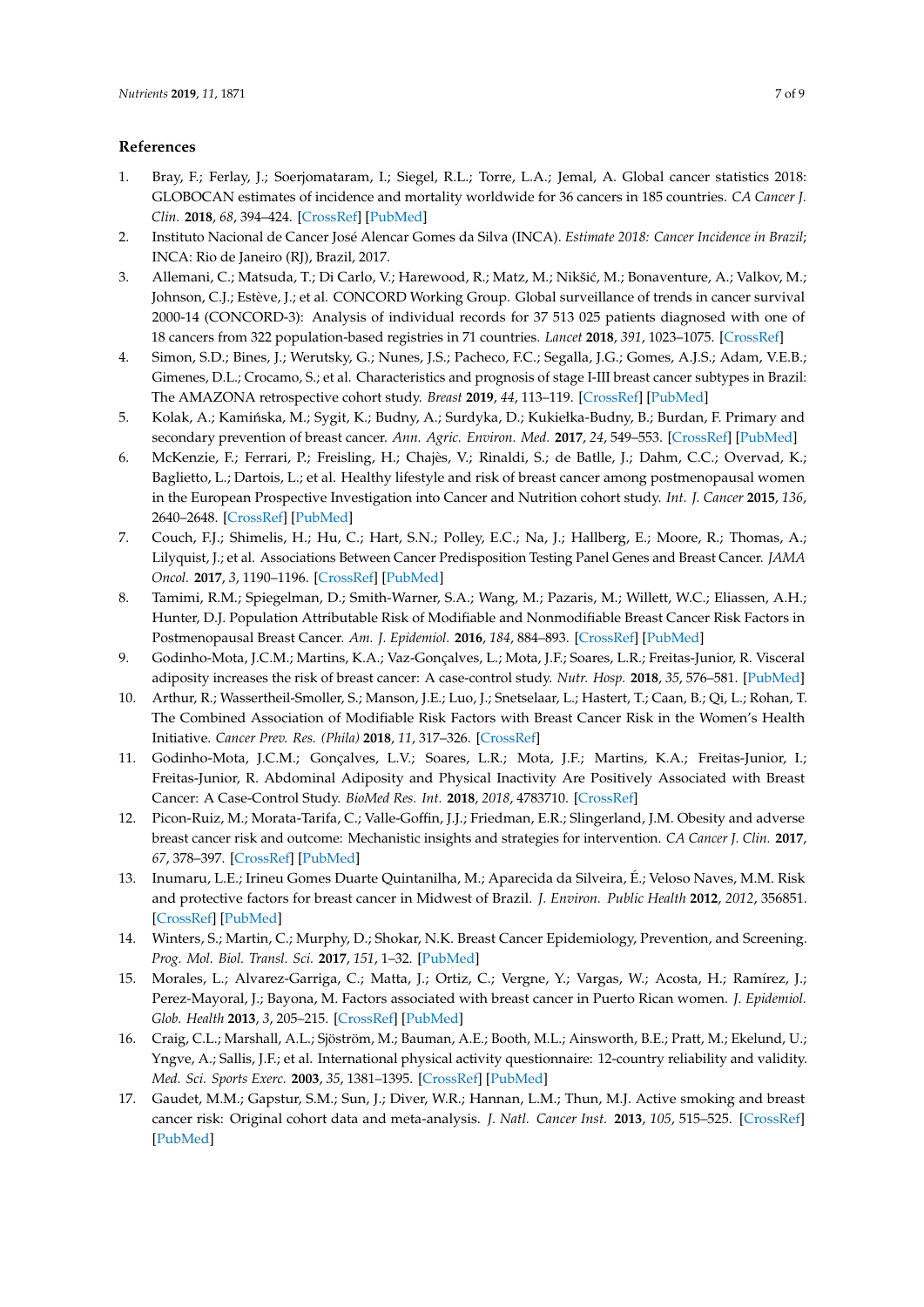- <span id="page-7-0"></span>18. Wang, J.; Heng, Y.J.; Eliassen, A.H.; Tamimi, R.M.; Hazra, A.; Carey, V.J.; Ambrosone, C.B.; de Andrade, V.P.; Brufsky, A.; Couch, F.J.; et al. Alcohol consumption and breast tumor gene expression. *Breast Cancer Res.* **2017**, *19*, 108. [\[CrossRef\]](http://dx.doi.org/10.1186/s13058-017-0901-y)
- <span id="page-7-1"></span>19. Habicht, J. Estandarización de Métodos Epidemiológicos Cuantitativos Sobre el Terreno. *Bol. Oficina Sanit. Panam.* **1974**, *76*, 375–384.
- <span id="page-7-2"></span>20. Organization, W.H. *Obesity: Preventing and Managing the Global Epidemic*; World Health Organization: Geneva, Switzerland, 2000.
- <span id="page-7-3"></span>21. Lohman, T.G.; Roche, A.F.; Martorell, R. *Anthropometric Standardization Reference Manual*; Human Kinetics Books: Champaign, IL, USA, 1988; 177p.
- <span id="page-7-4"></span>22. Lean, M.E.; Han, T.S.; Morrison, C.E. Waist circumference as a measure for indicating need for weight management. *BMJ* **1995**, *311*, 158–161. [\[CrossRef\]](http://dx.doi.org/10.1136/bmj.311.6998.158)
- <span id="page-7-5"></span>23. Kerr, J.; Anderson, C.; Lippman, S.M. Physical activity, sedentary behaviour, diet, and cancer: An update and emerging new evidence. *Lancet Oncol.* **2017**, *18*, e457–e471. [\[CrossRef\]](http://dx.doi.org/10.1016/S1470-2045(17)30411-4)
- <span id="page-7-6"></span>24. Liu, Y.; Colditz, G.A.; Rosner, B.; Berkey, C.S.; Collins, L.C.; Schnitt, S.J.; Connolly, J.L.; Chen, W.Y.; Willett, W.C.; Tamimi, R.M. Alcohol intake between menarche and first pregnancy: A prospective study of breast cancer risk. *J. Natl. Cancer Inst.* **2013**, *105*, 1571–1578. [\[CrossRef\]](http://dx.doi.org/10.1093/jnci/djt213) [\[PubMed\]](http://www.ncbi.nlm.nih.gov/pubmed/23985142)
- <span id="page-7-7"></span>25. Hamajima, N.; Hirose, K.; Tajima, K.; Rohan, T.; Calle, E.E.; Heath, C.W.; Coates, R.J.; Liff, J.M.; Talamini, R.; Chantarakul, N.; et al. Alcohol, tobacco and breast cancer—collaborative reanalysis of individual data from 53 epidemiological studies, including 58,515 women with breast cancer and 95,067 women without the disease. *Br. J. Cancer* **2002**, *87*, 1234–1245. [\[PubMed\]](http://www.ncbi.nlm.nih.gov/pubmed/12439712)
- <span id="page-7-8"></span>26. Bagnardi, V.; Rota, M.; Botteri, E.; Tramacere, I.; Islami, F.; Fedirko, V.; Scotti, L.; Jenab, M.; Turati, F.; Pasquali, E.; et al. Light alcohol drinking and cancer: A meta-analysis. *Ann Oncol.* **2013**, *24*, 301–308. [\[CrossRef\]](http://dx.doi.org/10.1093/annonc/mds337) [\[PubMed\]](http://www.ncbi.nlm.nih.gov/pubmed/22910838)
- <span id="page-7-9"></span>27. Eliassen, A.H.; Hankinson, S.E.; Rosner, B.; Holmes, M.D.; Willett, W.C. Physical activity and risk of breast cancer among postmenopausal women. *Arch. Intern. Med.* **2010**, *170*, 1758–1764. [\[CrossRef\]](http://dx.doi.org/10.1001/archinternmed.2010.363) [\[PubMed\]](http://www.ncbi.nlm.nih.gov/pubmed/20975025)
- <span id="page-7-10"></span>28. Kawai, M.; Kakugawa, Y.; Nishino, Y.; Hamanaka, Y.; Ohuchi, N.; Minami, Y. Anthropometric factors, physical activity, and breast cancer risk in relation to hormone receptor and menopausal status in Japanese women: A case-control study. *Cancer Causes Control* **2013**, *24*, 1033–1044. [\[CrossRef\]](http://dx.doi.org/10.1007/s10552-013-0181-5) [\[PubMed\]](http://www.ncbi.nlm.nih.gov/pubmed/23494727)
- <span id="page-7-11"></span>29. Moore, S.C.; Lee, I.M.; Weiderpass, E.; Campbell, P.T.; Sampson, J.N.; Kitahara, C.M.; Keadle, S.K.; Arem, H.; Berrington de Gonzalez, A.; Hartge, P.; et al. Association of Leisure-Time Physical Activity with Risk of 26 Types of Cancer in 1.44 Million Adults. *JAMA Intern. Med.* **2016**, *176*, 816–825. [\[CrossRef\]](http://dx.doi.org/10.1001/jamainternmed.2016.1548) [\[PubMed\]](http://www.ncbi.nlm.nih.gov/pubmed/27183032)
- <span id="page-7-12"></span>30. Ma, H.; Xu, X.; Clague, J.; Lu, Y.; Togawa, K.; Wang, S.S.; Clarke, C.A.; Lee, E.; Park, H.L.; Sullivan-Halley, J.; et al. Recreational physical activity and risk of triple negative breast cancer in the California Teachers Study. *Breast Cancer Res.* **2016**, *18*, 62. [\[CrossRef\]](http://dx.doi.org/10.1186/s13058-016-0723-3)
- 31. Lope, V.; Martín, M.; Castelló, A.; Casla, S.; Ruiz, A.; Baena-Cañada, J.M.; Casas, A.M.; Calvo, L.; Bermejo, B.; Muñoz, M.; et al. Physical activity and breast cancer risk by pathological subtype. *Gynecol. Oncol.* **2017**, *144*, 577–585. [\[CrossRef\]](http://dx.doi.org/10.1016/j.ygyno.2016.12.014)
- <span id="page-7-14"></span>32. Ballard-Barbash, R.; Friedenreich, C.M.; Courneya, K.S.; Siddiqi, S.M.; McTiernan, A.; Alfano, C.M. Physical activity, biomarkers, and disease outcomes in cancer survivors: A systematic review. *J. Natl. Cancer Inst.* **2012**, *104*, 815–840. [\[CrossRef\]](http://dx.doi.org/10.1093/jnci/djs207)
- 33. De Boer, M.C.; Wörner, E.A.; Verlaan, D.; van Leeuwen, P.A.M. The Mechanisms and Effects of Physical Activity on Breast Cancer. *Clin. Breast Cancer* **2017**, *17*, 272–278. [\[CrossRef\]](http://dx.doi.org/10.1016/j.clbc.2017.01.006)
- <span id="page-7-15"></span>34. Hibler, E. Epigenetics and Colorectal Neoplasia: The Evidence for Physical Activity and Sedentary Behavior. *Curr. Colorectal. Cancer Rep.* **2015**, *11*, 388–396. [\[CrossRef\]](http://dx.doi.org/10.1007/s11888-015-0296-z)
- <span id="page-7-13"></span>35. Hardefeldt, P.J.; Penninkilampi, R.; Edirimanne, S.; Eslick, G.D. Physical Activity and Weight Loss Reduce the Risk of Breast Cancer: A Meta-analysis of 139 Prospective and Retrospective Studies. *Clin. Breast Cancer* **2018**, *18*, e601–e612. [\[CrossRef\]](http://dx.doi.org/10.1016/j.clbc.2017.10.010) [\[PubMed\]](http://www.ncbi.nlm.nih.gov/pubmed/29223719)
- <span id="page-7-16"></span>36. Paxton, R.J.; Garner, W.; Dean, L.T.; Logan, G.; Allen-Watts, K. Health Behaviors and Lifestyle Interventions in African American Breast Cancer Survivors: A Review. *Front. Oncol.* **2019**, *9*, 3. [\[CrossRef\]](http://dx.doi.org/10.3389/fonc.2019.00003) [\[PubMed\]](http://www.ncbi.nlm.nih.gov/pubmed/30723698)
- <span id="page-7-17"></span>37. Amadou, A.; Ferrari, P.; Muwonge, R.; Moskal, A.; Biessy, C.; Romieu, I.; Hainaut, P. Overweight, obesity and risk of premenopausal breast cancer according to ethnicity: A systematic review and dose-response meta-analysis. *Obes. Rev.* **2013**, *14*, 665–678. [\[CrossRef\]](http://dx.doi.org/10.1111/obr.12028) [\[PubMed\]](http://www.ncbi.nlm.nih.gov/pubmed/23615120)